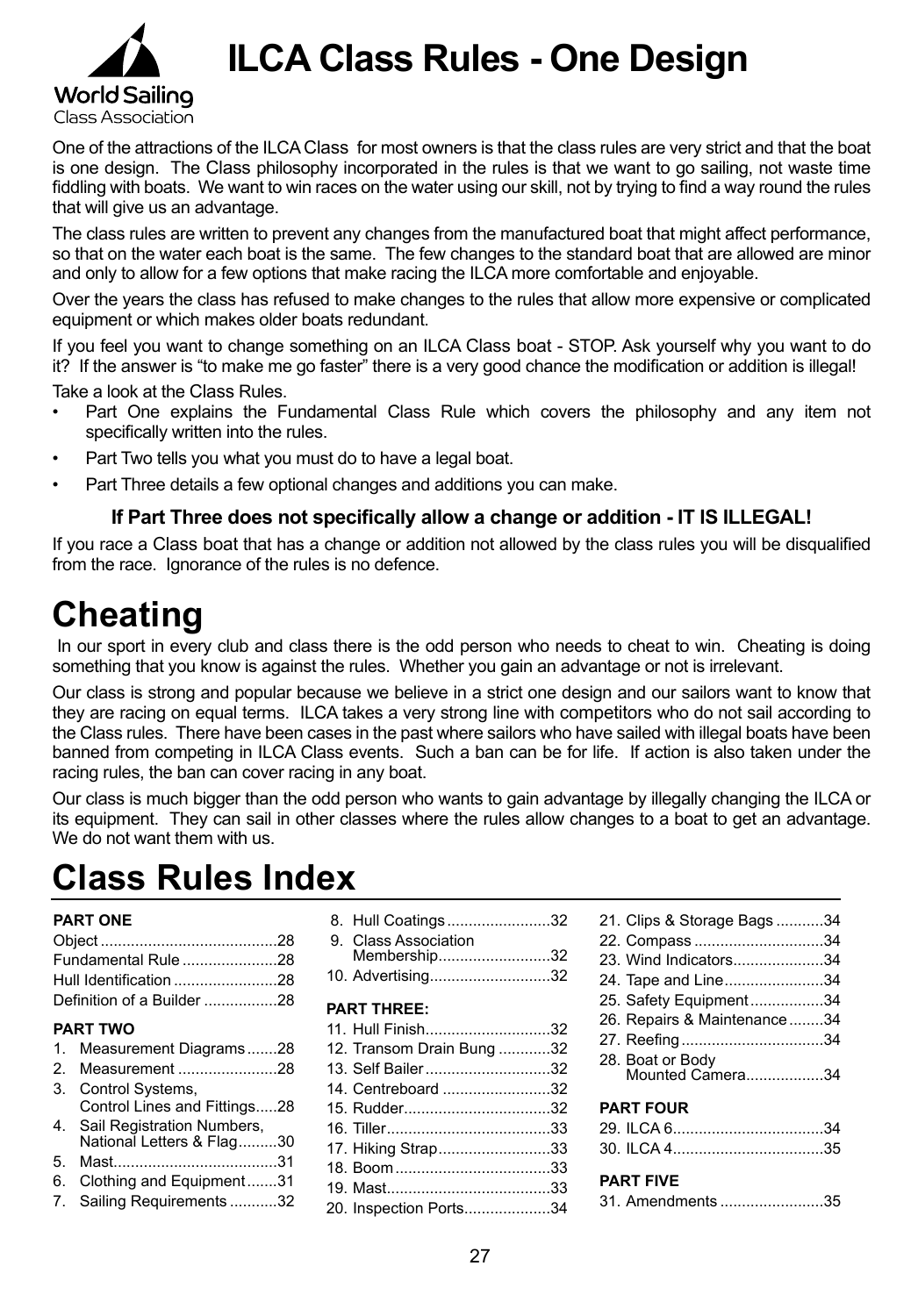available at www.laserinternational.org.

# **ILCA By-Law 1: Rules (Parts one to five inclusive)**

Valid from 1st January 2020 . Cancels all previous rules and interpretations .

#### **RECENT CHANGES:**

#### **1 January 2020**

Definition of Builder modified . Other class rules affected by this rule change were modified to be consistent with the amended definition of Builder.

#### **1 January 2019**

Part One modified to clarify that all sails used in competition shall have an ILCA supplied sail button to be class legal. (previous interpretation .)

Rule 3(b)i modified to remove the restriction on the use of aramid fibre rope for control lines . (previous interpretation)

Rule 3(b)ii modified to allow for local variation in thickness of control lines that is not specifically restricted to tapering . (previous interpretation)

Rule 3(b)vi modified to enable clam cleats to include a through hole attachment point. (previous interpretation)

Rule 19(a) modified to clarify that mast step abrasion tubes or collars may be in separate pieces . (previous interpretation)

Rule 31 modified to shorten the rule voting process from six months to one month and removing "votes to be sent by post".

#### **1 January 2017**

Rule 22 Compasses, Electronic Equipment and Timing Devices modified to allow use of digital compasses that are not GPS enabled.

New Rule 28 Added to allow boat or body mounted cameras .

Rule 3(f)vi modifed to remove restriction on the attachment points of the shock cord inhaul.

Rule 17(c) modified to allow for the addition of one cleat and one turning point in the hiking strap support line that are not attached to the hull or hiking strap.

#### **INTRODUCTION**

**The principle of the ILCA Class Rules is that no changes to the boat are allowed unless they are specifically permitted by the class rules.**

**The English text of the ILCA Class Rules shall govern.**

# **OBJECT PART ONE**

The boat is a strict one-design dinghy where the true test, when raced, is between helmspersons and not boats and equipment.

#### **FUNDAMENTAL RULE**

**The boat shall be raced in accordance with these Rules, with only the hull, equipment, fittings, spars, sail and battens manufactured by a World Sailing and International Laser Class Association (ILCA) approved builder in strict adherence to the boat design specification (known as the Construction Manual) which is registered with World Sailing.**

**No addition or alteration may be made to the hull form, construction, equipment, type of equipment, placing of equipment, fittings, type of fittings, placing of fittings, spars, sail and battens as supplied by the builder except when such an alteration or change is specifically authorised by Parts 2 or 3 of these Rules.**

#### **HULL IDENTIFICATION**

All boats shall have an identification number moulded into the deck under the bow eye or into the transom, which shall be either the sail number or a unique production number.

Boats with sail numbers from 148200 shall display a unique

The latest edition of the ILCA Class Rules and By-Laws are World Sailing Building Plaque that has been purchased by the builder from the International Laser Class Association. The plaque shall display the sail number of the boat issued by the International Laser Class Association and shall be permanently fixed in the rear of the cockpit by the builder.

#### **SAIL IDENTIFICATION**

Sails manufactured after 1 January 2001 shall have attached near the tack of the sail an ILCA authorized sailmaker button purchased from the International Laser Class Association. ILCA 7 MKII sails shall have orange buttons and ILCA 6, ILCA 4 and ILCA 7 MKI (cross-cut) sails shall have red buttons.

#### **DEFINITION OF BUILDER**

A Builder is a manufacturer that is manufacturing the hull, equipment, fittings, spars, sails and battens in strict adherence to the Construction Manual, and has been approved as a Builder by each of World Sailing and the International Laser Class Association.

## **PART TWO**

#### **1. MEASUREMENT DIAGRAMS**

The Measurement Diagrams are part of these Rules.

The spars, sails, battens, centreboard, rudder, and the placing of fittings and equipment shall conform to the Measurement Diagrams. The measurement tolerances are intended to allow for necessary manufacturing tolerances and shall not be used to alter the design.

#### **2. MEASUREMENT**

In the case of a dispute alleging non-compliance with the Construction Manual, the matter, together with any relevant information, shall be referred to the Chief Measurer of the International Laser Class Association at the International Office who shall give a final ruling in consultation with a World Sailing Technical Officer.

In the case of a measurement dispute on the hull, spars, sail, battens, centreboard and rudder, rigging, type of fittings and equipment and the placing of same not explicitly covered by these Rules, Measurement Diagrams and Measurement By-Laws the following procedure shall be adopted:

A sample of 10 other boats shall be taken and measured using identical techniques. The dimensions of the disputed boat shall be equal to, or between the maximum and minimum dimensions obtained from these 10 boats. If the boat in question is outside these dimensions the matter, together with any relevant information, shall be referred to the Chief Measurer of the International Laser Class Association at the International Office, who shall give a final ruling. If any of the dimensions of the sample are considered to be unusual, all relevant information shall be referred by the Class Association to World Sailing.

#### **3. CONTROL SYSTEMS, CONTROL LINES AND FITTINGS**

#### **(a) Control System Definitions**

- The Cunningham, outhaul, vang, traveller and mainsheet are the **Control Line Systems**. The cunningham, outhaul and vang **Control Line Systems** may include more than one **Control Line** as allowed in Rules 3(d)i, 3(e)i and 3(f) i. Each **Control Line** shall be a single piece of uniform thickness and material. A line is a **Control Line** if any of the line moves along its axis during adjustment of the **Control Line System**. A line that exclusively attaches items together is a **Tie Line.**
- ii For the purpose of these definitions, the **Standard Fittings** are the:<br>Plastic of

| Plastic cunningham fairlead                  | Vang cleat block             |
|----------------------------------------------|------------------------------|
| Plastic cunningham clam cleat Vang key block |                              |
| Plastic outhaul clam cleat                   | Vang key                     |
| Plastic outhaul fairlead                     | Plastic traveller clam cleat |
| Plastic traveller fairleads                  | Mainsheet block              |
|                                              |                              |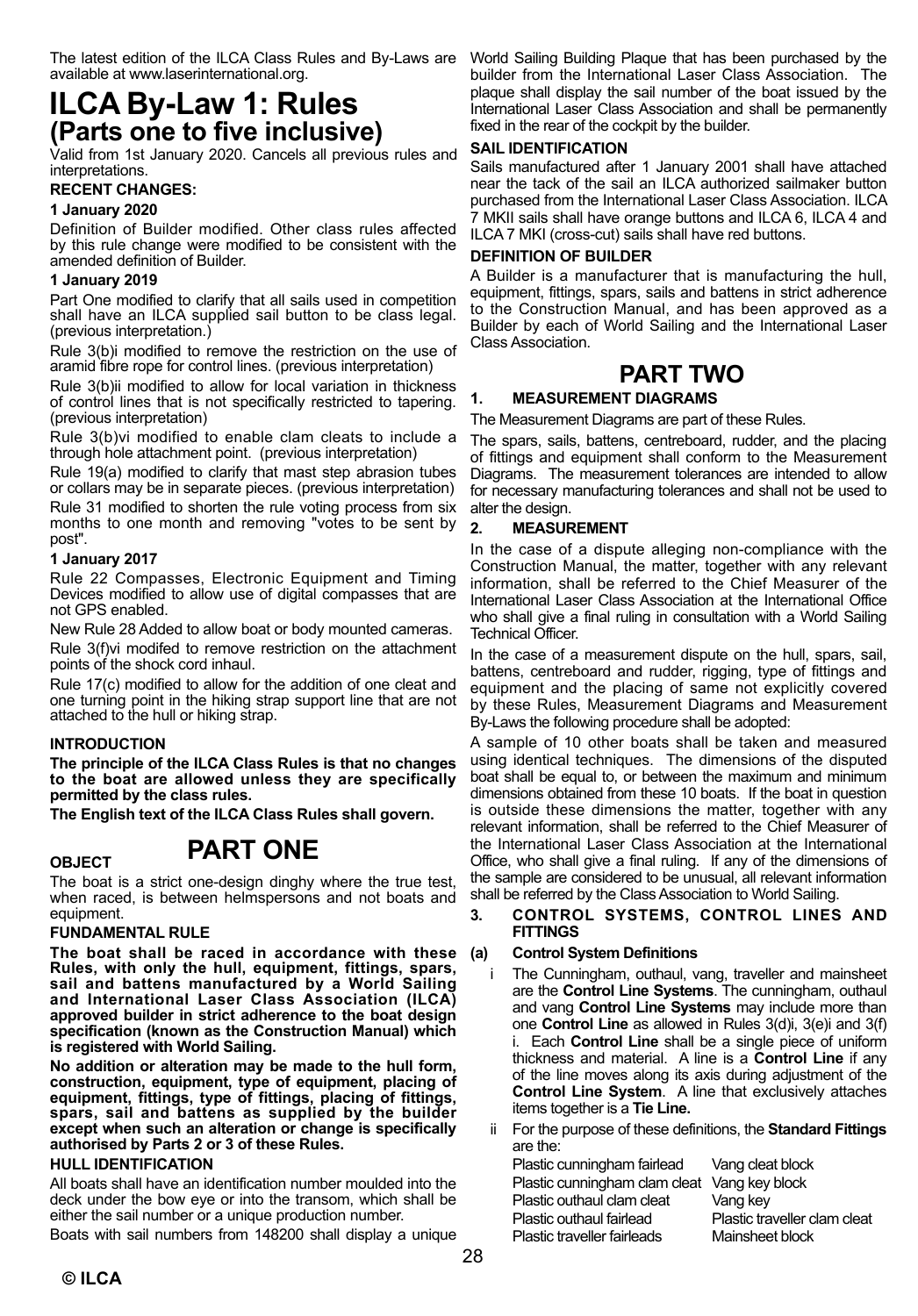- iii An "Optional" fitting is a fitting or block that replaces, or is additional to, a **Standard Fitting** as allowed by these Rules.
- iv A **"Builder Supplied"** fitting replaces a **Standard Fitting**, and is supplied only by the Builder, as allowed by these Rules.
- v A **"Turning Point"** is a sheave (pulley) in a block, a rope loop, a rope loop reinforced with a thimble, the outhaul fairlead, a shackle, part of a fitting, sail cringle, mast or boom around which a moving **Control Line** passes, **except that** the cunningham fairlead, the **"Optional"** blocks attached to the **"Builder Supplied"** deck block fitting, the cunningham clam cleat, and the **"Optional"** cam cleats attached to the **"Builder Supplied"** deck cleat base **will not be counted** as **"Turning Points"** in Rules 3(e)i and 3(f)i.
- vi When an **"Optional"** block, or shock cord is **attached** to a fitting, line, mast, boom or the sail, it may be attached either with or without a shackle, clips, balls, hooks and/or a tie line.

#### **(b) Control Lines and Fittings**

- i. Control lines shall be natural or synthetic rope.
- ii. Control lines shall be of uniform thickness, but may vary in thickness for the purpose of a splice at the load bearing attachment point.



- iii. In a control line system where more than one control line is permitted, lines of different diameter shall not be joined together.
- iv. "Optional" blocks allowed in cunningham, vang or outhaul control systems, shall have sheaves of diameter not less than 15 mm and not more than 30 mm.

Thimbles allowed to reinforce rope loops used as "Turning Points" in the cunningham, vang and outhaul control line systems shall not exceed 40mm in length.

- v. Only single or double "Optional" blocks shall be used. A single block means a block with one sheave; a double block means a block with two sheaves. "Optional" blocks may include a becket, a swivel and/ or a shackle.
- vi. The fairleads and clam cleats may be replaced in the same position with an identical size and shape fitting. Clam cleats may include a through hole attachment point.



- vii. The plastic cunningham fairlead may be replaced with one of the same type which has a stainless steel insert, and has the same screw hole positions.
- viii. "Builder Supplied" Deck Fittings (Deck Block Fitting and Deck Cleat Base)
	- a) The cunningham fairlead may be replaced in the same position with a "Builder Supplied" deck block fitting which may have one or two single "Optional" blocks attached.



"Optional" blocks shall not be attached to the cunningham fairlead.

Either the cunningham fairlead alone, or the "Builder Supplied" deck block fitting with single "Optional" block(s) attached may be used to lead the cunningham and/or outhaul control lines to the deck cleat(s)

- b) The "Optional deck blocks may be supported with a spring, ball, plastic tube or tape.
- c) The cunningham clam cleat may be replaced

in the same position with a "Builder Supplied" deck cleat base for attaching<br>two "Optional" cam "Optional" cam cleats (cunningham and outhaul) which have fixing hole centres of 27 mm.



The two cam cleats may include a bridge and a fairlead with or without rollers on the aft exit.

- d) Control lines shall not be tied to any of the cunningham fairlead, the "Builder Supplied" deck block fitting and the "Optional" blocks attached to it, the cunningham clam cleat or the "Builder Supplied" deck cleat base and the "Optional" cam cleats, cleat bridge and fairleads attached to it.
- ix. Rope loop handles covered with plastic/rubber tube and/or tape may be included anywhere on the free end of a control line.
- x. The free ends of different control lines (except mainsheet) may be tied together and/or tied to any deck fitting or the centreboard, the centreboard handle or a rope loop used to attach a retaining line. Free ends of control lines shall not be tied to shock cord (except mainsheet).
- xi. To secure the mast in the event of a capsize, a loose retention line or shock cord (that will allow 180 degree plus mast rotation) shall be tied/attached between the cunningham fairlead or the deck block fitting and the mast tang or gooseneck. Clips, hooks, shackles and balls may be used to attach the retention line.
- xii Reference points (marks) may be placed on the deck, spars and ropes.

#### **(c) Mainsheet – also see Rules 3(a) & 3(b)**

- The mainsheet shall be a single line, and be attached to the becket of the aft boom block, and then passed through the traveller block, the aft boom block, boom eye strap, forward boom block and the mainsheet block. After the mainsheet block it shall be knotted, or tied, so that the end of the mainsheet cannot pull through the mainsheet block. The mainsheet shall not be controlled aft of the forward boom block except to facilitate a tack or gybe.
- The tail of the mainsheet may also be knotted or tied to either the base of the mainsheet block, the hiking strap, the hiking strap support line, or the hiking strap shock cord. This option, if used, satisfies the knotting requirement in 3(c)i.
- iii. The mainsheet block may be replaced by any type of single block with or without an internal or attached jamming device, and mounted in the position shown on the measurement diagram. The block may be supported by a spring, ball, plastic tube or tape.
- iv. One mainsheet clam or cam cleat of any type may be mounted on each side deck in the position shown on the measurement diagram.

#### **(d) Vang – also see Rules 3(a) & 3(b)**

- i. The vang system shall be between the mast tang and the boom key fitting and shall be comprised of the vang cleat block, the vang key block, a maximum of two control lines, loops and/or "Optional" blocks for additional purchase with a **maximum of 7 "Turning Points".**
- ii. The vang cleat block shall be attached directly to the mast tang, or to an "Optional" swivel that shall be attached to the mast tang.
- iii. A shackle may be used to attach the vang cleat block or the swivel to the mast tang.
- iv. The swivel, shackle or swivel/shackle combination shall not exceed 80 mm in length when measured under tension.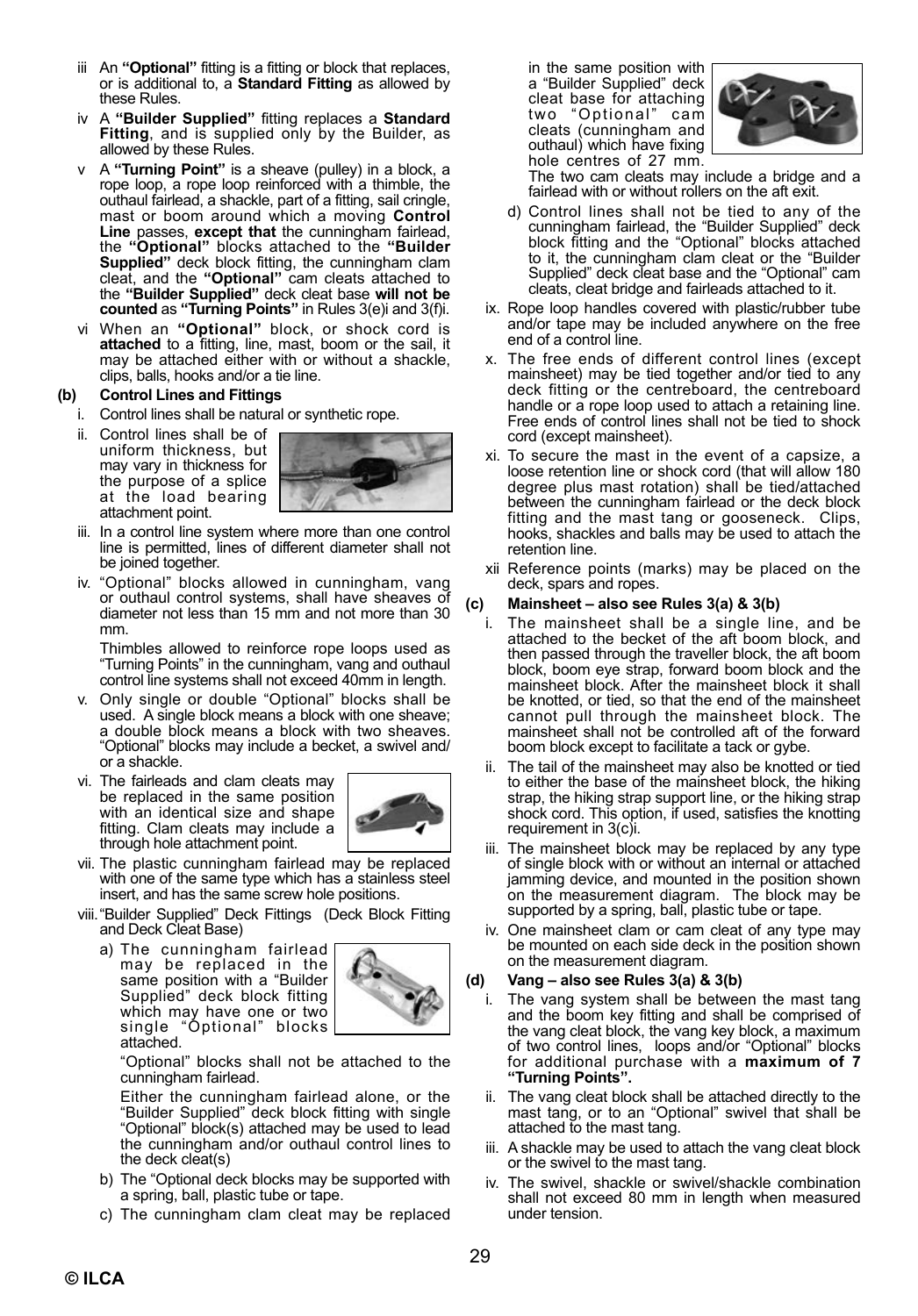- v. The vang key block may be fitted with a spare key.
- vi. The key may be straight or bent, and it may be held in the key way with either tape, elastic or velcro.
- vii. The vang key block may be replaced with an "Optional" vang key block which may have a spare key.
- viii. "Optional "single blocks may be attached to one or both sides of the vang cleat block, using a clevis pin or bolt through the attachment hole in the vang cleat block.
- ix. The mast tang hole may be drilled to take a larger pin.
- x. "Builder Supplied" Vang Cleating Fitting
	- a) The vang cleat block may be replaced with a "Builder Supplied" vang cleating fitting which incorporates "Turning Points" and a cam cleat. These photos show the 2 Class legal "Builder Supplied" vang cleating fittings:



- b) The fitting shall be attached directly to the mast tang.
- c) The fitting shall not be modified in any way.

#### **(e) Cunningham – also see Rules 3(a) & 3(b)**

- i. The cunningham system shall consist of a maximum three control lines, "Optional" blocks or loops for purchase with a **maximum of 5 "Turning Points**".
- ii. The cunningham control line shall be securely attached to any of the mast, gooseneck, mast tang, swivel or shackle that may be used to attach the vang cleat block to the mast tang, the cunningham attachment point on the "Builder Supplied" vang cleating fitting or the becket of an optional becket block fixed on the cunningham attachment point on the 'Builder-supplied' vang.

The cunningham control line shall pass through the sail tack cringle as a moving line.

The sail tack cringle shall be at least one of the **maximum of 5 "Turning Points" permitted by Rule 3(e)i.**

- iii. Additional purchases may be obtained using rope loops, "Optional" blocks and using any of the boom, sail tack cringle, gooseneck fitting, mast tang, shackle attaching vang cleat block or swivel, the swivel, or the cunningham attachment point on a "Builder Supplied" vang cleating fitting.
- iv. Deck Block Fitting and Deck Cleat Base The cunningham control line shall pass only once through the cunningham fairlead or "Optional" single block attached to the "Builder Supplied" deck block fitting and shall pass only once through the cunningham clam cleat or "Optional" cam cleat attached to the "Builder Supplied" deck cleat base.

#### **(f) Outhaul – also see Rules 3(a) & 3(b)**

- The outhaul system shall consist of a maximum of two control lines, "Optional" blocks or loops for purchase and a **maximum of 6 "Turning Points".**
- The outhaul control line shall be attached to either the end of the boom, the outhaul fairlead, the sail, or a quick release system, and shall pass through the boom outhaul fairlead as a moving line at least

once. The outhaul fairlead shall be at least one of the maximum of 6 "Turning Points" permitted by Rule 3(f)i.

iii. Additional purchases may be obtained by forming rope loops in the line or adding "Optional" blocks to the line, and/or using the outhaul fairlead, the outhaul clam cleat, the boom, the mast or gooseneck fitting.

An "Optional' block may be attached to the outhaul fairlead, **provided** Rule 3(f)ii is also satisfied.

An "Optional" block may be attached to the outhaul clam cleat.

- iv. An "Optional" block may be attached to the clew of the sail, or to a quick release system, or be part of a quick release system.
- v. One or two "Optional" blocks may be attached to the gooseneck fitting, or at the mast/gooseneck junction with their "Turning Points" not more than 100mm from the centre of the gooseneck bolt. (The gooseneck may be inverted.) The blocks in this rule may also be attached to the gooseneck with a bolt or a pin.
- vi. A shock cord may be used as an inhaul on the clew
- vii. Shock cord and/or rope loops (rope loops may be part of the control line) can be tied around the boom and/or the outhaul control lines to retain the outhaul lines close to the boom.

viii. Deck Led Outhaul System

- a) When led to the deck, the outhaul control line shall pass only once through the cunningham fairlead or the outhaul "Optional" single block attached to the "Builder Supplied" deck block fitting and shall pass only once through the "Optional" cam cleat attached to the "Builder Supplied" deck cleat base.
- b) The boom outhaul clam cleat shall not be removed.

#### **(g) Clew Tie Down – also see Rules 3(a) & 3(b)**

i. The clew of the sail shall be attached to the boom by either a tie line or a

webbing strap with or without a fastening device wrapped around the boom and through the sail cringle, a quick release system attached to a tie line or soft strap wrapped around the boom, or a "Builder



Supplied" stainless steel boom slide with quick release system. An additional outhaul extension tie line may be added between the clew of the sail and the outhaul or the quick release system.

ii. If the clew tie down is a tie line, it may be passed through solid balls with holes and/or tubes to reduce friction.

#### **(h) Traveller – also see Rules 3(a) & 3(b)**

- i. The traveller shall be a single line. It shall be rigged as a simple closed loop through the traveller eyes and the free end passing through the traveller cleat. A splice that does not extend through the nearest traveller eye may be used at the non-free end.
- ii. A spring, ball or tape may be used between the traveller blocks.
- **4. SAIL REGISTRATION NUMBERS, NATIONAL LETTERS AND NATIONAL FLAG (For ILCA 6 and ILCA 4 sail number positions please see part 4 rule 29(e) and 30(e)**
- **(a)** For boats up to sail number 148199, the sail number is a number moulded into the deck under the bow eye or into the transom, or displayed on a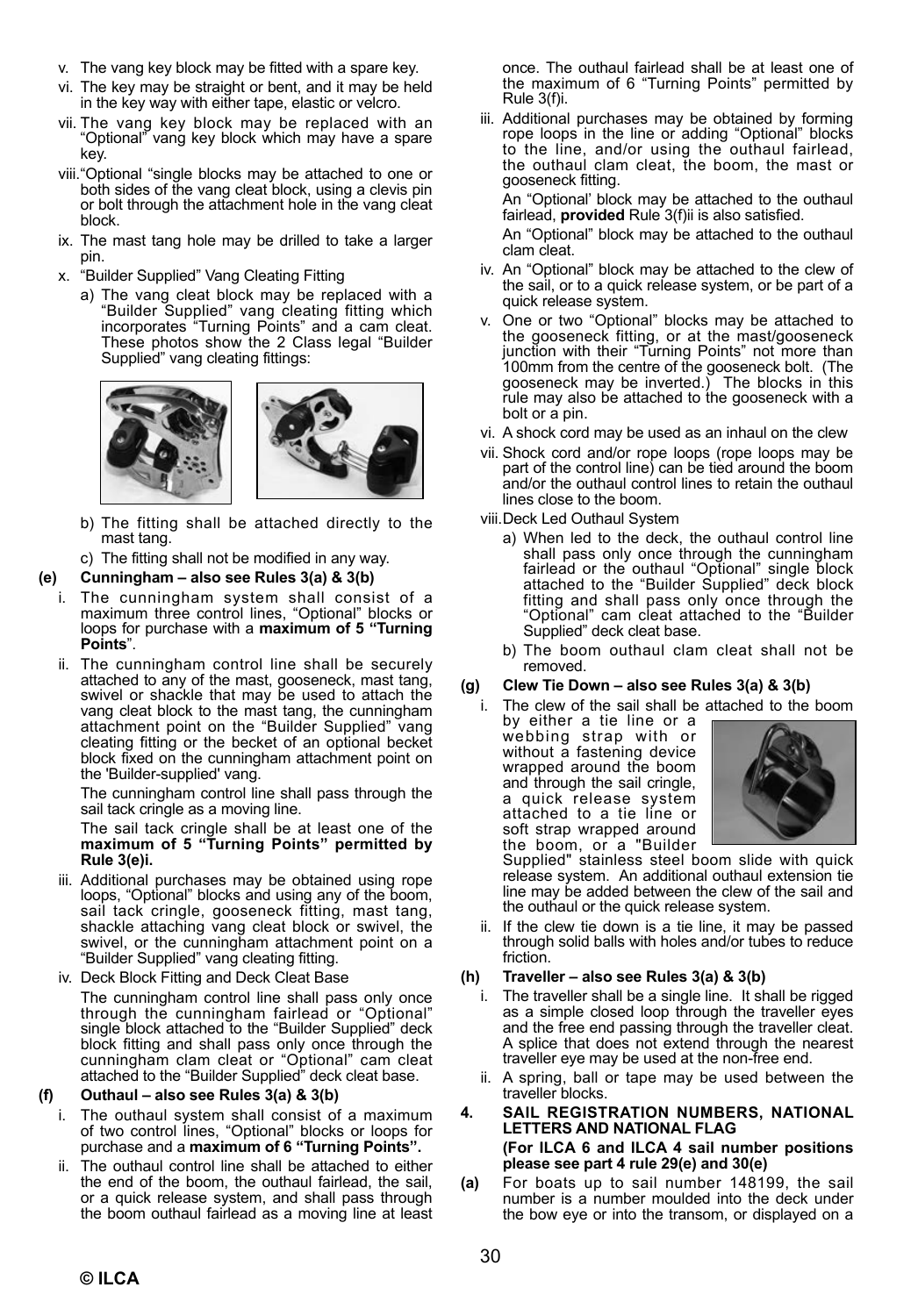plate attached to the rear of the cockpit.

For boats with sail numbers from 148200, the sail number is the number displayed on a unique World Sailing Building Plaque attached to the rear of the cockpit.

**(b)** All numbers shall be in accordance with the Racing Rules of Sailing except as amended by these rules in respect of type, positioning and minimum dimensions:

Height 300 mm.

Width 200 mm (excluding digit 1).

Thickness 45 mm.

Space between adjoining numbers minimum 50 mm. Sail numbers shall be regularly spaced.

Numbers on the starboard side shall be placed above those on the port side.

Each sail number digit shall be of one colour only.

The sail numbers shall be solid and easy to read.

After 1st March 1998 - sail numbers and national letters shall only be adhesive numbers. The use of permanent ink pens or similar to mark numbers and national letters on the sail is prohibited.

**(c)** For sails with numbers above 153000 and sails purchased after 1st June 1993 the sail numbers shall be glued or sewn on each side of the sail, with the bottom of the numbers on the starboard side of the sail placed along a line parallel to and 400 mm (+ or - 12 mm) below the seam at the middle batten pocket. The bottom of the numbers on the port side of the sail shall be placed on a line 400 mm (+ or - 12 mm) below and parallel to the bottom of the numbers on the starboard side of the sail. The starboard sail numbers shall commence 100 mm (+ or - 12 mm) from the leech and the port side numbers shall end 100 mm  $(+ or - 12$  mm) from the leech.

### *(For additional guidance, see the Instructions for Applying Sail Numbers on p. 45 along with accompanying diagrams on pp. 52 - 55).*

- **(d)** Sail numbers from 131000, sails purchased after 1st June 1993 and new sails stamped "New Numbers" shall have numbers that are clearly visible with the last four digits of the number in one dark, distinctive colour or black and any preceding numbers in a different, contrasting, distinctive colour (red is recommended).
- **(e)** Exceptions to this Rule are permitted:
	- i. when the hull and/or sail are provided by the organisers for an event and after approval of the International Laser Class Association, the numbers on the sail used for that event only may be single, double or triple digit numbers.
		- ii. in the case of a boat borrowed or chartered for a specific event, and after written approval from the Race Committee, a competitor may use a sail with numbers that are different to the sail number allocated to the hull. The sail number used shall be the sail number allocated to the competitor's own boat. When the competitor does not own a boat, the number used on the sail shall be the number of the boat chartered.
		- iii. when a sail is damaged during a series and Rule 7 (c) applies the sail number may contravene Rules 4 (a) and (e) ii only when written permission for a sail number change is given by the Race Committee.
- **(f) National Letters**, if required, shall conform to the same type, size, spacing and requirements as sail numbers (refer rule  $4(b)$ ,  $(c)$ ,  $(d)$  and  $(e)$ ) and shall be positioned as follows:

The letters on the starboard side of the *MKI* sail shall

be placed along the top edge of the seam below the bottom batten pocket (+ or - 12mm), for the *MKII* sail on a Base Line 400mm (+ or - 12mm) below the bottom batten pocket and on the port side of the sail along a line 400 mm  $(+ or - 12$ mm) below and parallel to the letters on the starboard side. The starboard letters shall commence 100 mm (+ or - 12 mm) from the leech and the port letters shall finish 100 mm (+ or - 12 mm) from the leech. The letters shall all be the same colour, which may be one of the colours of the digits of the sail number, or another distinctive colour *[also see diagrams on pages 52-55]*.

 National Letters shall be required at all World Championships, Regional Championships and events described as international events in the notice of race or sailing instructions. National Letters may be required at any other regatta by the notice of race or sailing instructions.

#### **(g) RED RHOMBUS**

i. Sails used in the following women's events shall carry a red rhombus above the top batten pocket on both sides;

a. World or regional (continental) championships.

b. Events described as "international events"

by the Notice of Race or Sailing Instructions.

c. Other events that prescribe in the Notice of Race or Sailing Instructions that women competitors should be identified.

- ii. The minimum size and approximate position shall comply with diagram on page 36.
- iii. The rhombus may be retained for racing in other events.

#### **(h) NATIONAL FLAG**

If required by the Notice of Race and the Sailing Instructions, a national flag with a nominal size of 567 x 337 mm shall be applied to both sides of the mainsail. For the ILCA 7 and ILCA 6 sails, flags shall be positioned such that the aft edge of the flag is within 100 and 150 mm of the leech and between the sail numbers and the batten pocket below the sail numbers. The flag shall be approximately parallel with the sail numbers and letters and shall not touch the numbers. For the ILCA 4 sail, the flag shall be positioned within 100 and 150 mm of the leech but below and within 50 mm of the bottom batten pocket. The flag shall be printed on separate material applied to the sail. The use of permanent ink pens or similar to make a national flag is forbidden. The national flag shall correspond to the national letters.

#### **5. MAST**

No mast which has a permanent bend shall be used at any time.

#### **6. CLOTHING AND EQUIPMENT**

- **(a)** For the purposes of RRS 50.1 (b) the maximum total weight of competitors' clothing and equipment shall be 9kg *(for ILCA 6 and ILCA 4 rigs please see part 4)***.**
- **(b)** Competitors shall not wear or carry non floating clothing or equipment which in total weight exceeds 500 grammes dead weight except protective sailing clothing.
- **(c)** For the purposes of weighing clothing and equipment as required by RRS Appendix H three coat hangers may be used instead of a rack.

#### **7. SAILING REQUIREMENTS**

**(a)** The boat shall be raced with either one or two persons aboard.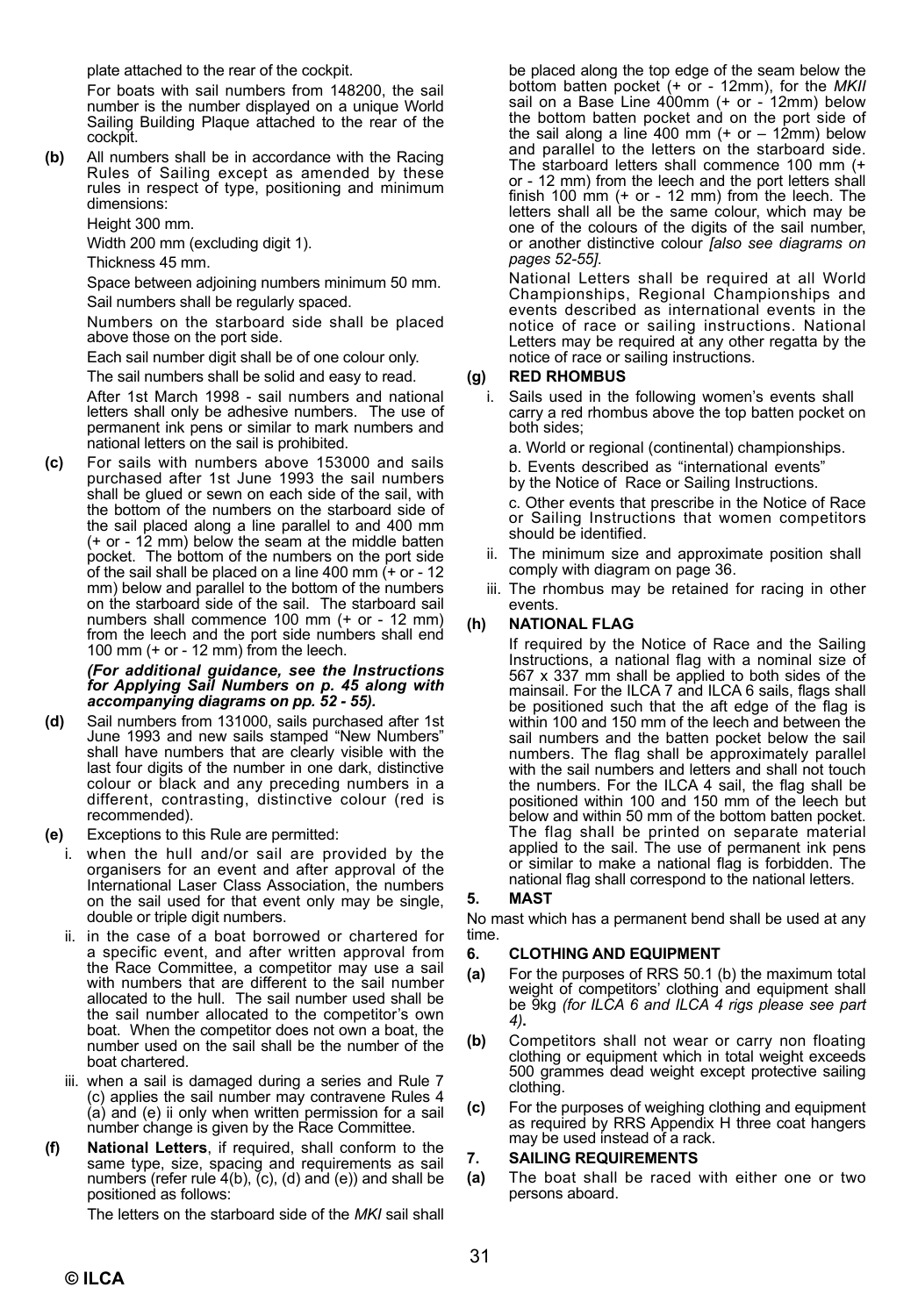When two persons race a boat they shall race together throughout the entire race or series of races without alternating at the helm.

- **(b)** No part of the helmsman or crew may be placed forward of the mast while racing.
- **(c)** Sails

In a series of races a sail shall not be changed for another unless written permission for an individual change is obtained from the race committee. Written permission shall only be given in the event of a sail damaged beyond repair or damaged to the extent that it cannot be repaired before the start of the next race in a series. In the event of a change the damaged sail shall not be used again in that series even if it is subsequently repaired.

For the purpose of this rule, a series is deemed to be two or more individual races which count towards an overall points total.

#### **8. HULL COATINGS**

The use of slowly soluble applications which might alter the boundary layer characteristics of the hull are prohibited.

#### **9. CLASS ASSOCIATION MEMBERSHIP**

No person is permitted to race in any Fleet, interFleet, District, or other sanctioned event unless at least one member of the crew is a current member of the International Laser Class Association (a member of a District ILCA Association duly established in accordance with the Constitution is a member of the International Laser Class Association).

#### **10. ADVERTISING**

Advertising, including competitor advertising, is permitted in accordance with World Sailing Regulation 20 - Advertising code; except that the sail window shall be kept free of advertising or other graphic material.

*[Note: For information about World Sailing Regulation 20, see: http://www.sailing.org/documents/regulations/regulations.php]*

#### **PART THREE OPTIONS & EXCEPTIONS TO PARTS ONE & TWO**

#### **11. HULL FINISH**

- **(a)** Waxing, polishing and fine wet and dry sanding of the hull is permitted, provided the intention and effect is to polish the hull only. Polishing/sanding shall not be used to remove mould imperfections.
- **(b)** Sanding and refinishing of the hull with the intention or effect to lighten the hull or improve the performance, finish, materials or shape beyond the original is not permitted.

#### **12. TRANSOM DRAIN BUNG**

A retaining line may be attached to the transom drain bung and the gudgeon.

#### **13. SELF BAILER**

A self-bailing device as supplied only by the builder may be added. The bailer may be sealed with tape, filler or glue along its edge where it joins the hull and at the screw hole. Filling the screw hole level with the flat surface of the bailer is permitted. Fairing the flat surface of the bailer to the hull shape or changing the profile of the bailer is not permitted. The drain bung may be removed from the self-bailer, and the self bailer opening pin may be secured to the cockpit floor with self adhesive plastic tape. The builder-supplied o-rings may be substituted with non builder-supplied alternatives provided the basic function of the bailer is unchanged.

#### **14. CENTREBOARD**

**(a)** A rope handle passing through not more than two holes of maximum diameter 12.5 mm above a line

drawn from the bottom of the centreboard stop, parallel to the top of the centreboard is permitted. A plastic/rubber tube and/or tape are permitted on the handle of the centreboard.

- **(b)** The trailing edge of the centreboard may be sharpened by sanding the blade between the trailing edge and a line 100 mm parallel to the trailing edge, provided the distance between the leading edge and the trailing edge of the blade is not reduced.
- **(c)** Surface refinishing of the centreboard is permitted provided the original shape, thickness and characteristics are not altered.
- **(d)** One layer of any material of maximum 2mm thickness and of a maximum size of 30mm x 30mm may be applied at the top front corner of the centreboard case. Vertical cuts are allowed in the material to allow the material to conform to the shape of the centreboard case.
- **(e)** A wood centreboard shall not be used on a hull that was originally supplied with a non wood centreboard.
- **(f)** A tie line or shock cord shall be attached to the small hole in the upper forward corner of the centreboard, and any of the bow eye, the cunningham fairlead, the "Builder Supplied" deck block fitting and the mast to prevent loss of the centreboard in event of a capsize. The tie line or shock cord may be looped around the bow, but shall not be attached to the gunwale. Attachment can be by knots or loops in the shock cord, and/or tie lines, shackles, clips, hooks or eyes. When the shock cord is attached to the bow eye it may also pass through an attachment to the "Builder Supplied" deck block fitting or the cunningham fairlead.
- **(g)** The components of the "Builder Supplied" centreboard stopper may be secured together by glue, screws, bolts, nuts and washers, provided the original shape and dimensions are not reduced.

#### **15. RUDDER**

- **(a)** The trailing edge of the rudder blade may be sharpened by sanding the blade between the trailing edge and a line 60 mm parallel to the trailing edge, provided the distance between the leading edge and the trailing edge of the blade is not reduced.
- **(b)** Surface refinishing of the rudder blade is permitted provided that the original shape, thickness and characteristics are not altered.
- **(c)** The rudder blade and/or rudder head holes may be enlarged up to a maximum diameter of 10mm. The rudder bolt and bush set may be replaced with a larger diameter bolt to fit this hole. The bolt head, nut and washers shall fall within a 20mm diameter circle.
- **(d)** To achieve the maximum 78 degree rudder angle relative to the bottom edge of the rudder head, the leading edge of the blade may be cut away where it touches the spacing pin.
- **(e)** To restrict the rudder angle to maximum 78 degrees relative to the bottom edge of the rudder head, the lower forward spacing pin may be wound with flexible adhesive tape.
- **(f)** The rudder pintles may be fitted with spacers to lift the rudder head to allow the tiller to clear the deck at the transom.
- **(g)** The rudder downhaul line may have multiple purchases.
- **(h)** A hole may be drilled in the top rudder pintle and a pin or clip inserted in the hole to prevent loss of the rudder.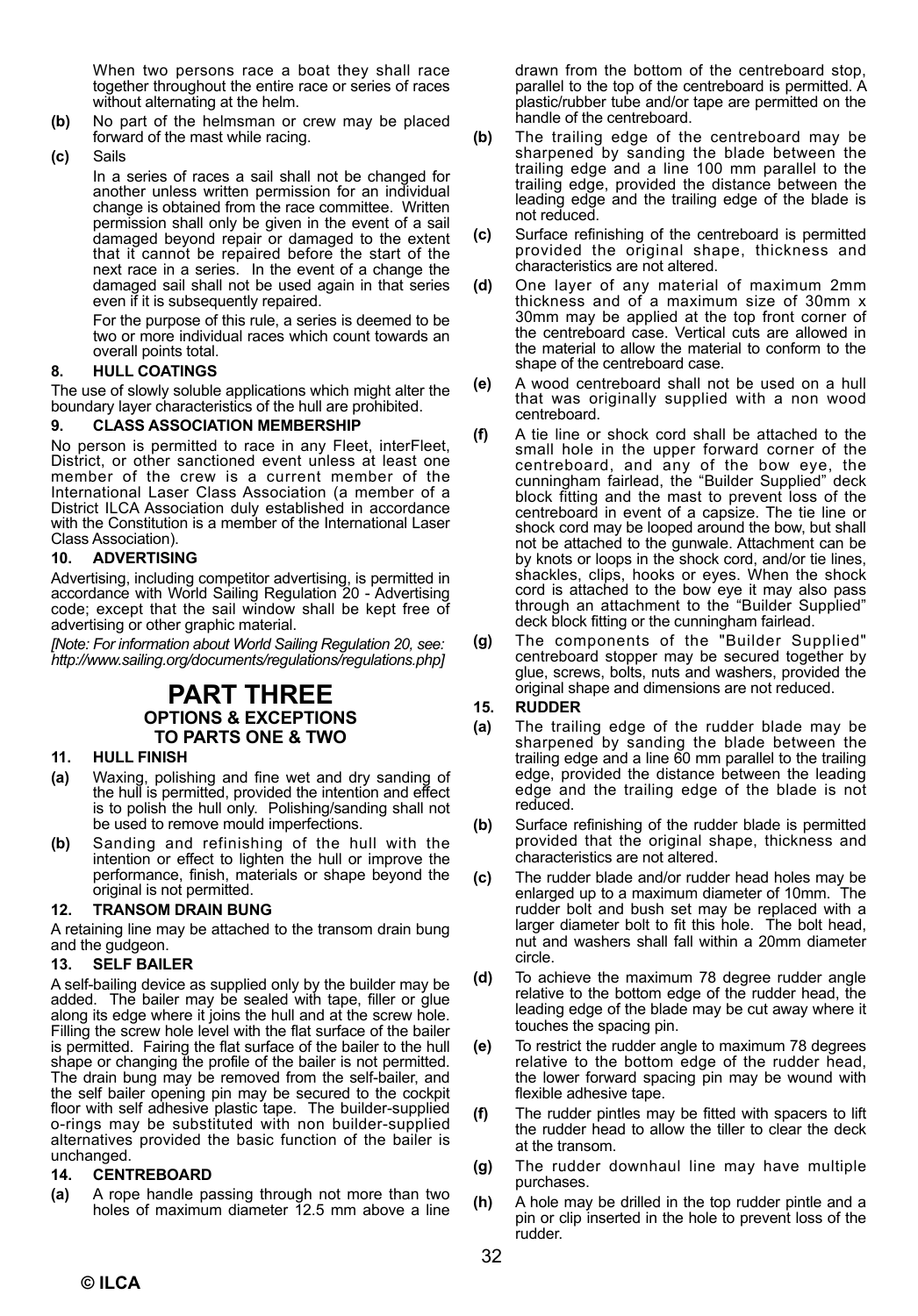- **(i)** A wood rudder shall not be used on a hull that was originally supplied with a non wood rudder.
- **(j)** The rudder shall be maintained in the full down position except whilst racing in water less than 1.5m deep unless otherwise specified in the sailing instructions.
- **(k)** Padding of uniform thickness may be used in the gap between the rudder blade and rudder head. This padding must cover completely the part of the rudder blade that comes in contact with the rudder head. The thickness of the rudder blade plus the padding must not exceed 20.3mm.

#### **16. TILLER**

- **(a)** The tiller and tiller extension are not restricted in any way except that the tiller:
	- i. shall be capable of being removed from the rudder head.
	- ii. shall be fitted with a cleat, hook, pin or eye to secure the downhaul.
	- iii. shall, except for normal wear caused by the traveller rope, be straight along its topmost edge between a point 30 mm in front of the forward edge of the rudder head and the cockpit end of the tiller.
- **(b)** The tiller may be fitted with an "anti wear" strip or tube of not more than 200 mm in length placed above the level of the straight edge required by 16 (a) iii and only where the traveller crosses the tiller.
- **(c)** The use of a tiller retaining pin is optional.

#### **17. HIKING STRAP**

- **(a)** The hiking strap may be substituted with any type of non-stretch material and it may be padded.
- **(b)** The hiking strap may be fixed to the cockpit at the forward end by wrapping the strap around the mainsheet block plastic pressure plate or by using both the centreboard friction attachment plate and the mainsheet block plastic pressure plate.
- **(c)** The hiking strap supporting line between the aft end of the hiking strap and the eye straps on the aft face of the cockpit may be rigged in any manner so that the hiking strap is fixed or adjustable and may include one cleat; one ring, thimble, or shackle; or both.
- **(d)** A shock cord may be attached between the aft end of the hiking strap and to either the traveller cleat, or the hiking strap eye straps at the aft end of the cockpit.
- **18. BOOM**
- **(a)** A metal sleeve supplied by the builder of maximum length 900 mm may be fixed inside the boom. The sleeve shall not extend aft of the point 1220 mm from the front end of the boom (including plug).
- **(b)** The stainless steel mainsheet eye strap between the two blocks on the boom may be replaced with a soft strap. The maximum width of the soft strap shall be 26mm. The soft strap shall only be fixed to the boom using the holes drilled by the builder as shown in the diagram below.
- **(c)** Traveller and Boom mounted mainsheet blocks may be replaced with the "Builder Supplied" blocks shown in the photo.



#### **19. MAST**

**(a)** To prevent abrasion of the mast step, tubes or collars of uniform thickness not exceeding 1 mm

in total may be placed around the entire circumference of the lower mast or the mast step cavity. A tube or collar shall not extend more than 10 mm above deck level.

In addition, a disc of uniform thickness not exceeding 1mm in thickness may be placed in the bottom of the mast step.



2. HOLES FOR OPTIONS 2 AND 3 ARE POSITIONED 1. 15mm DIMENSION MARKED \* IS NOMINAL

ORIGINAL STAINLESS STEEL EYE STRAP 3. NO BOOM SHALL BE DRILLED WITH THREE HOLES AT THE

BOOM STRAP POSITION

TO FIT THE

NOTES:

- **(b)** The mast or mast cavity may be lubricated.
- **(c)** Tape or other bushing material may be applied to both the plastic end cap, the collar of the upper mast and the upper mast to ensure a snug fit. The tape or bushing material may only be used on that portion of the plastic parts that actually slide into the lower section and/or between the upper mast and the collar and it shall be a uniform thickness around the circumference. Taping or bushing material above the collar to fair the collar into the mast is prohibited.
- **(d)** Flexible adhesive tape may be applied to the outside of the joint of the upper and lower mast sections to a limit of 40mm above and below the joint to prevent rotation of the mast sections at the joint.

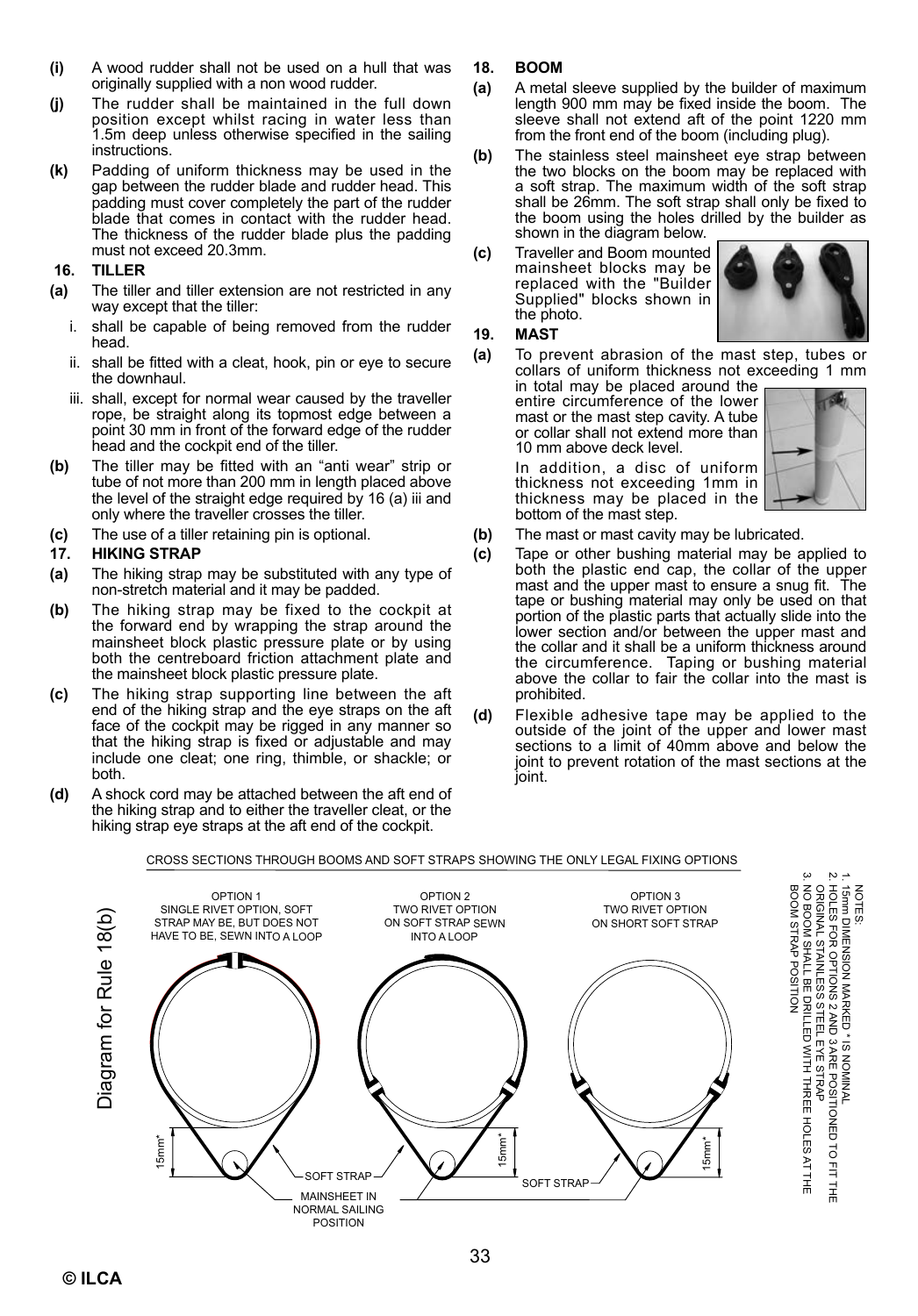#### **20. INSPECTION PORTS**

Inspection ports not exceeding 153 mm internal diameter may be installed on the deck or in the cockpit to provide access to the hull cavity, provided that any inspection port is fitted with watertight threaded covers (any bayonet mounted parts are deemed to be not threaded).

Storage receptacles are permitted underneath hatch covers.

#### **21. CLIPS AND STORAGE BAGS**

Clips, ties or bags to stow or secure safety or other equipment may be used on the deck, in the cockpit, around the mast or boom.

#### **22. COMPASS, ELECTRONIC EQUIPMENT AND TIMING DEVICES**

- (a) One compass mounted on any part of the deck or the cockpit is permitted if the hull cavity is not pierced by anything other than the fasteners. Compasses may not be fitted to inspection ports. An additional wrist mounted compass is permitted. Electronic, self-contained, digital compasses using only magnetic input are permitted.
- (b) Timing devices are permitted.
- (c) A timing device and electronic compass may be integrated in the same device.
- (d) A compass or timing device must not be capable of displaying, delivering, transmitting, receiving, calculating, correlating or storing information about wind speed, wind direction, boat speed or boat position.
- (e) Any use of electronic equipment not specifically allowed in the rules is prohibited unless the rules are modified by the sailing instructions.

#### **23. WIND INDICATORS**

- **(a)** Wind indicators may be attached as desired provided the sail is not cut and the buoyancy qualities of the hull and mast are not impaired.
- **(b)** Ribbons, wool or similar wind indicators may be attached to the sail.

#### **24. TAPE AND LINE**

The use of flexible adhesive tape or similar or line is permitted to secure shackle pins and clips, and to bind sheets, control lines and rigging, except that tape or line shall not be used to construct new fittings or modify the function of existing fittings.

#### **25. SAFETY EQUIPMENT**

Any additional equipment required by an international, national or other governing authority for safety purposes may be fitted or carried provided it is not used in contravention of the FUNDAMENTAL RULE.

#### **26. REPAIRS AND MAINTENANCE**

- **(a)** Repairs and preventative maintenance to the sail, hull, deck, centreboard, rudder, mast, boom or any fittings and fixings may be carried out without violation of these Rules provided such repairs are made in such a way that the essential shape, characteristics or function of the original are not affected.
- **(b)** In the event of the failure of any fittings, or the replacement of fittings as authorised by these Rules, the fitting or the replacement shall be the same type as the original and shall be placed in a position conforming to the Measurement Diagrams.
- **(c)** Preventative maintenance includes the replacement of fasteners (screws, bolts, nuts, washers and rivets) provided the replacement does not alter the function of the fitting. The tolerances of the Measurement Diagrams shall not be used to alter the position of fittings. In addition the reversing of spars is permitted

if the fittings are replaced in accordance with the Measurement Diagrams. Any holes in the top section of the mast shall be permanently sealed with a rivet or similar to maintain the buoyancy of the mast...

- **(d)** Sail panels and luff sleeves shall not be replaced.
- **(e)** Any flotation equipment (flotation foam blocks or Cubitainer inserts) that is defective or has been removed shall be replaced by fully air filled, builder supplied, Cubitainer inserts which shall have an equal volume to the defective or removed flotation equipment.
- **(f)** The use of lubricants is unrestricted except that they shall not be used on the hull (below the gunwales).

#### **27. REEFING**

The sail may be reefed by rolling the sail around the mast 1 or 2 times.

#### **28. BOAT OR BODY MOUNTED CAMERA**

One camera may be attached to the sailor or may be mounted on the boat if the hull cavity is not pierced by anything other than the fasteners.

## **PART FOUR ILCA 6 RIG AND ILCA 4 RIG OPTIONS**

Part 4 of these rules shall be read in conjunction with the remainder of the Class Rules.

When the ILCA 6 or the ILCA 4 rigs are used the Rules of Parts 1, 2, 3 and 5 of the ILCA Class Rules apply except where specifically amended by Part Four.

#### **29. ILCA 6 RIG**

- **(a)** The ILCA 6 sail and bottom mast as supplied by an approveed Builder shall conform to the measurement diagrams which form part of these Rules.
- **(b)** The ILCA 6 rig may be used in any class regatta subject to the conditions in 29 (c) and any restrictions in the Notice of Race and Sailing **Instructions**
- **(c)** The ILCA 6 rig may only be used in District Championships and higher level regattas when prescribed in the Notice of Race and Sailing **Instructions**
- **(d)** In a series of races a ILCA 6 rig shall not be changed for a ILCA 7 or ILCA 4 rig. A series is 2 or more races that count towards an overall points total.
- **(e)** SAIL REGISTRATION NUMBERS & NATIONAL LETTERS

Rules 4(c) and (f) shall be amended to read as follows:

**4(c)** For ILCA 6 sails with numbers above 153000 and sails purchased after 1st June 1993 the sail numbers shall be glued or sewn on each side of the sail, with the bottom of the numbers on the starboard side of the sail placed along a line parallel to and 400 mm (+ or - 12 mm) below the underside of the middle batten pocket. The bottom of the numbers on the port side of the sail shall be placed on a line 400 mm (+ or - 12 mm) below and parallel to the bottom of the numbers on the starboard side of the sail. The starboard sail numbers shall commence 100 mm (+ or - 12 mm) from the leech and the port side numbers shall finish 100 mm (+ or - 12 mm) from the leech.

## *(For additional guidance, see the Instructions for Applying Sail Numbers on p. 51 along with accompanying diagrams on pp. 52 - 55).*

**4(f) National Letters**, if required, shall conform to the same type, size, spacing and requirements as sail numbers (refer rule  $4(b)$ ,  $(c)$ ,  $(d)$  and  $(e)$ ) and shall be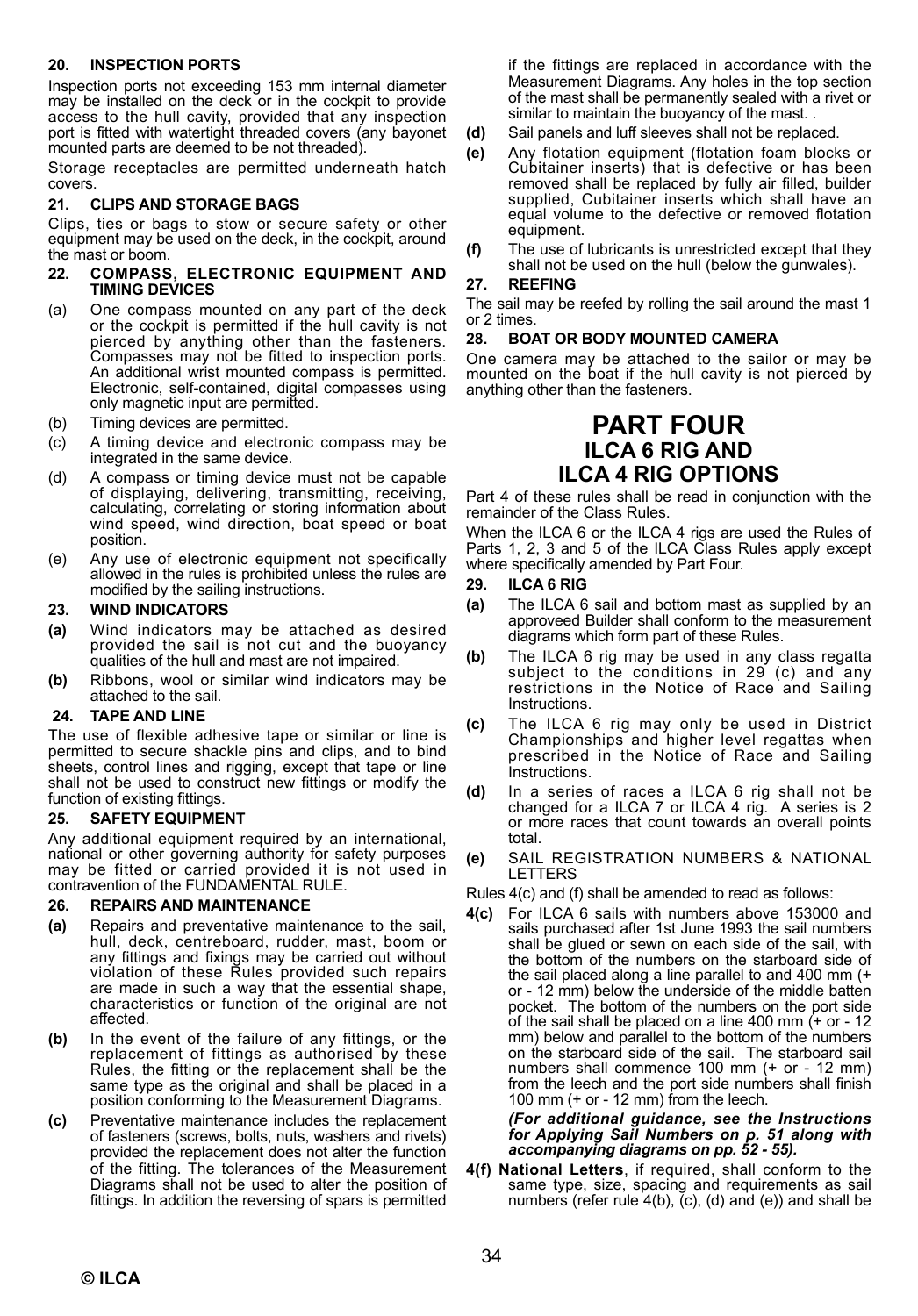positioned as follows (also see diagram):

The top of the letters on the starboard side of the sail shall be placed on the bottom edge of the bottom batten pocket and its extension (+ 12 mm). The starboard letters shall commence 100 mm (+ or - 12 mm) from the leech. The bottom of the letters on the port side shall be placed on a line 400 mm (+ or - 12 mm) below and parallel to the bottom of the letters on the starboard side of the sail. The port letters shall finish 100 mm (+ or - 12 mm) from the leech. The letters shall all be the same colour, which may be one of the colours of the digits of the sail number, or another distinctive colour.

 National Letters shall be required at all World Championships, Regional Championships and events described as international events in the notice of race or sailing instructions. National Letters may be required at any other regatta by the notice of race or sailing instructions.

#### **(f)** CLOTHING AND EQUIPMENT

Rule 6(a) shall be amended to read as follows:

**6(a)** For the purposes of RRS 50.1 (b) the maximum total weight of competitors clothing and equipment shall be  $\breve{9}$  kg.

#### **30. ILCA 4 RIG**

- **(a)** The ILCA 4 sail and bottom mast as supplied by an approved Builder shall conform to the measurement diagrams which form part of these Rules.
- **(b)** The ILCA 4 rig may be used in any class regatta subject to the conditions in 30 (c) and any restrictions in the Notice of Race and Sailing Instructions.
- **(c)** The ILCA 4 rig may only be used in District Championships and higher level regattas when prescribed in the Notice of Race and Sailing **Instructions**
- **(d)** In a series of races an ILCA 4 rig shall not be changed for a ILCA 7 or ILCA 6 rig. A series is 2 or more races that count towards an overall points total.
- **(e)** SAIL REGISTRATION NUMBERS

Rules 4(b), 4(c) and 4(f) shall be amended to read as follows:

**4(b)** On ILCA 4 sails all numbers shall be in accordance with the Racing Rules of Sailing and shall be of the following minimum dimensions:

Height 220 mm.

Width 150 mm excluding digit 1.

Thickness 30 mm.

#### **Note: Optimist Class legal numbers conform to this rule.**

#### **The maximum height to conform is 240mm.**

Space between adjoining numbers / letters and rows minimum 30 mm.

Sail numbers shall be regularly spaced.

Numbers on the starboard side shall be placed above those on the port side.

Each number digit shall be one colour only.

The numbers shall be solid and easy to read.

**4(c)** For ILCA 4 sails with numbers above 153000 and sails purchased after 1st June 1993 the sail numbers shall be glued or sewn on each side of the sail, with the bottom of the starboard numbers placed along the top edge of a line placed 270mm (0 to +12mm) below and parallel to the seam below the bottom edge of the middle batten pocket. The port side numbers shall be placed along a line 270mm below and parallel to the bottom of

the starboard side numbers. The starboard side numbers shall commence 100 mm (+ or - 12 mm) from the leech and the port side numbers shall end 100 mm (+ or - 12 mm) from the leech.

#### *(For additional guidance, see the Instructions for Applying Sail Numbers on p. 51 along with accompanying diagrams on pp. 52 - 55).*

**4(f)** National letters, if required, shall conform to the same type, size, spacing and requirements as ILCA 4 numbers (refer rule 29 (e) 4 (b)).

For all ILCA 4 sails with numbers from 190000, and for sails purchased from 1 April 2006 onwards, The bottom of the starboard side letters shall be placed along a line 270mm (+12mm) below and parallel to the bottom of the numbers on the port side and start 100mm  $(+ or -12mm)$  from the leech. The bottom of the letters on the port side shall be placed along a line 270mm (+12mm) below and parallel to the bottom of the letters on the starboard side and finish 100mm (+ or –12mm) from the leech.

For ILCA 4 sails with numbers under 190000 that were purchased before 1 April 2006, they may be placed as above or along the same line, 270mm below and parallel to the bottom of the numbers on the port side, on opposite sides of the sail. The letters on the port side shall be closer to the leech than those on the starboard side, with the port side letters finishing 100mm (+ or – 12mm) from the leech.

National Letters shall be required at all World Championships, Regional Championships and events described as international events in the notice of race or sailing instructions. National Letters may be required at any other regatta by the notice of race or sailing instructions.

The letters shall all be the same colour, which may be one of the colours of the digits of the sail number, or another distinctive colour.

**(f)** MAST

Rule 5 shall be amended to read as follows:

**5** The ILCA 4 bottom mast is supplied with a pre-bend aft of approximately 5 degrees. The pre-bend shall not be increased or decreased. No top mast that has permanent bend in it shall be used at any time.

**(g)** CLOTHING AND EQUIPMENT

Rule 6(a) shall be amended to read as follows:

**6(a)** For the purposes of RRS 50.1 (b) the maximum total weight of competitors clothing and equipment shall be 8 kg.

# **PART FIVE**

#### **31. AMENDMENTS**

Amendments to these Rules shall be approved by each of:

- **(a)** the World Council,
- **(b)** the Advisory Council,
- **(c)** at least two-thirds of the membership casting a vote in response to a ballot published by the International Office of the Class. Only those votes submitted within one month from the date of publication of the rule change ballot shall be valid, and
- **(d)** World Sailing.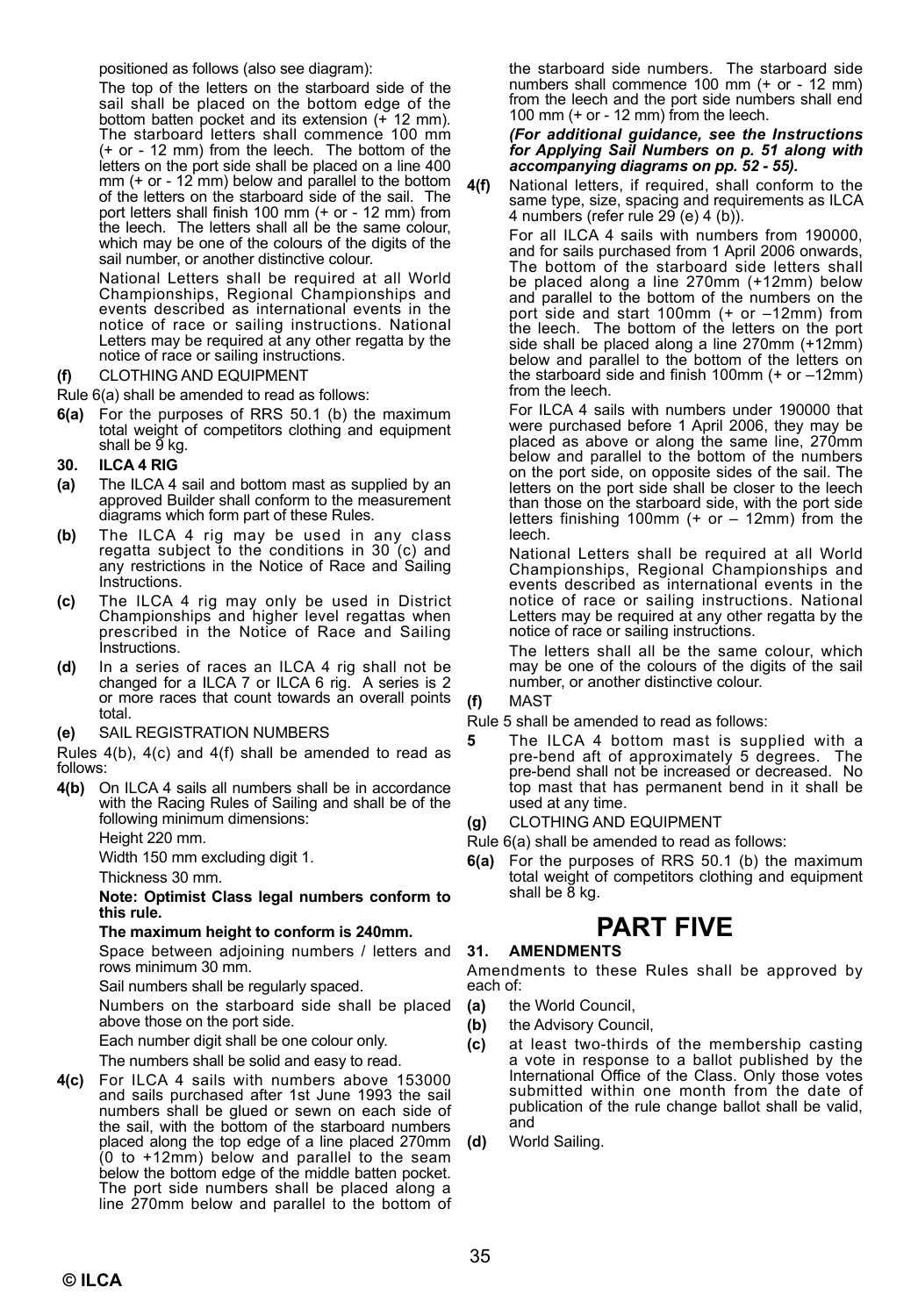# **Class Rule Interpretations**

- 1. Approved compasses that meet the requirements of Rule 22. Compass, Electronic Equipment and Timing Devices. A list of approved compasses can be found on the ILCA website please go to the "Interpretations" tab under "ILCA Class Rules".
- 2. Repairs and Maintenance: Sailors may apply anti-abrasion material at the traveller fairleads to prevent wear of the deck as a form of preventative maintenance under rule 26(a).
- 3. Hiking Strap: A sheaveless block, such as the "shock block" or equivalent, will be considered a ring for the purpose of rule 17(c).
- 4. In accordance with ILCA Class Rule 22e, the use of heart rate monitor with no additional function or capability is permitted. The heart rate monitor device shall comply with Class Rule 22.





# **Instructions for Applying Red Rhombus For Women's Events**

Sails used in the following women's events shall carry a red rhombus above the top batten pocket on both sides;

- a. World or regional (continental) championships.
- b. Events described as "international events" by the Notice of Race or Sailing Instructions.
- c. Other events that prescribe in the Notice of Race or Sailing Instructions that women competitors should be identified.

The minimum size and approximate position shall comply with diagrams below.

The rhombus may be retained for racing in other events.

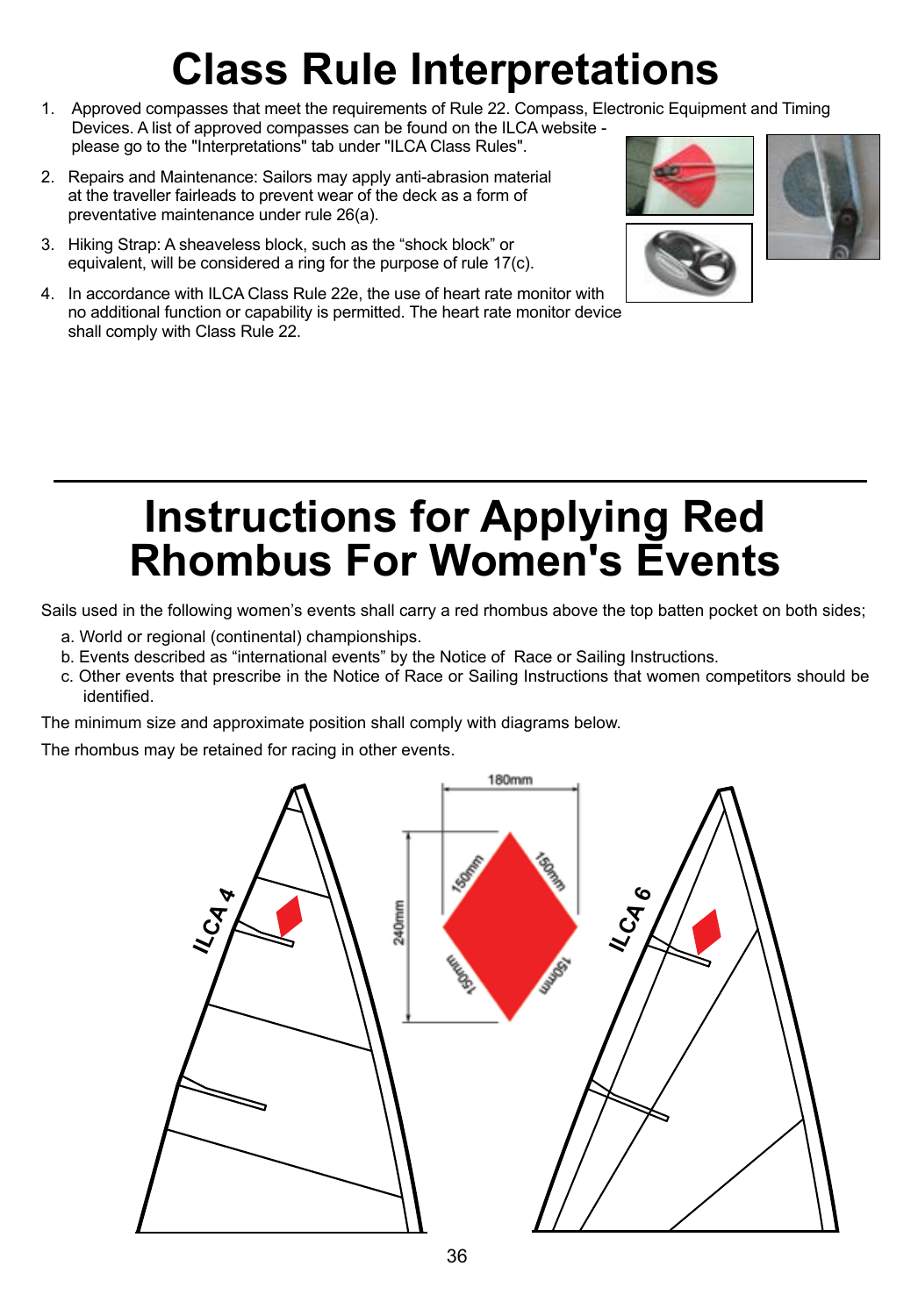# **Measurement Diagrams (pages 37 to 43 part of class rules)**

#### **All dimensions shown in millimetres**

Measurements are shown only as a guide to replacement in the event of failure.

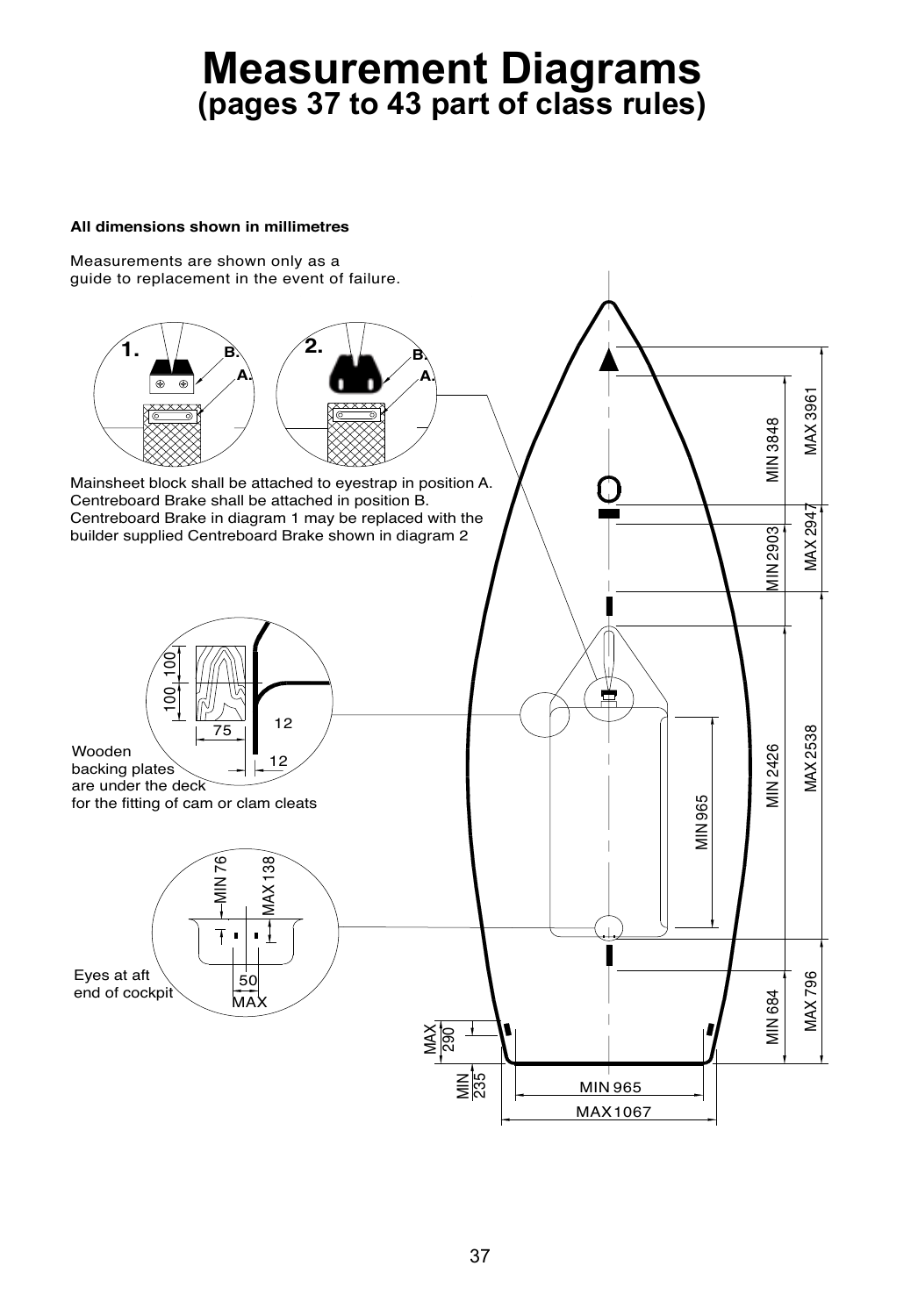## ILCA 7, ILCA 6 & ILCA 4 MAST TOP SECTION

MAX 3600 (INCLUDING TOP PLUG)



## ILCA 7, ILCA 6 & ILCA 4 BOOM

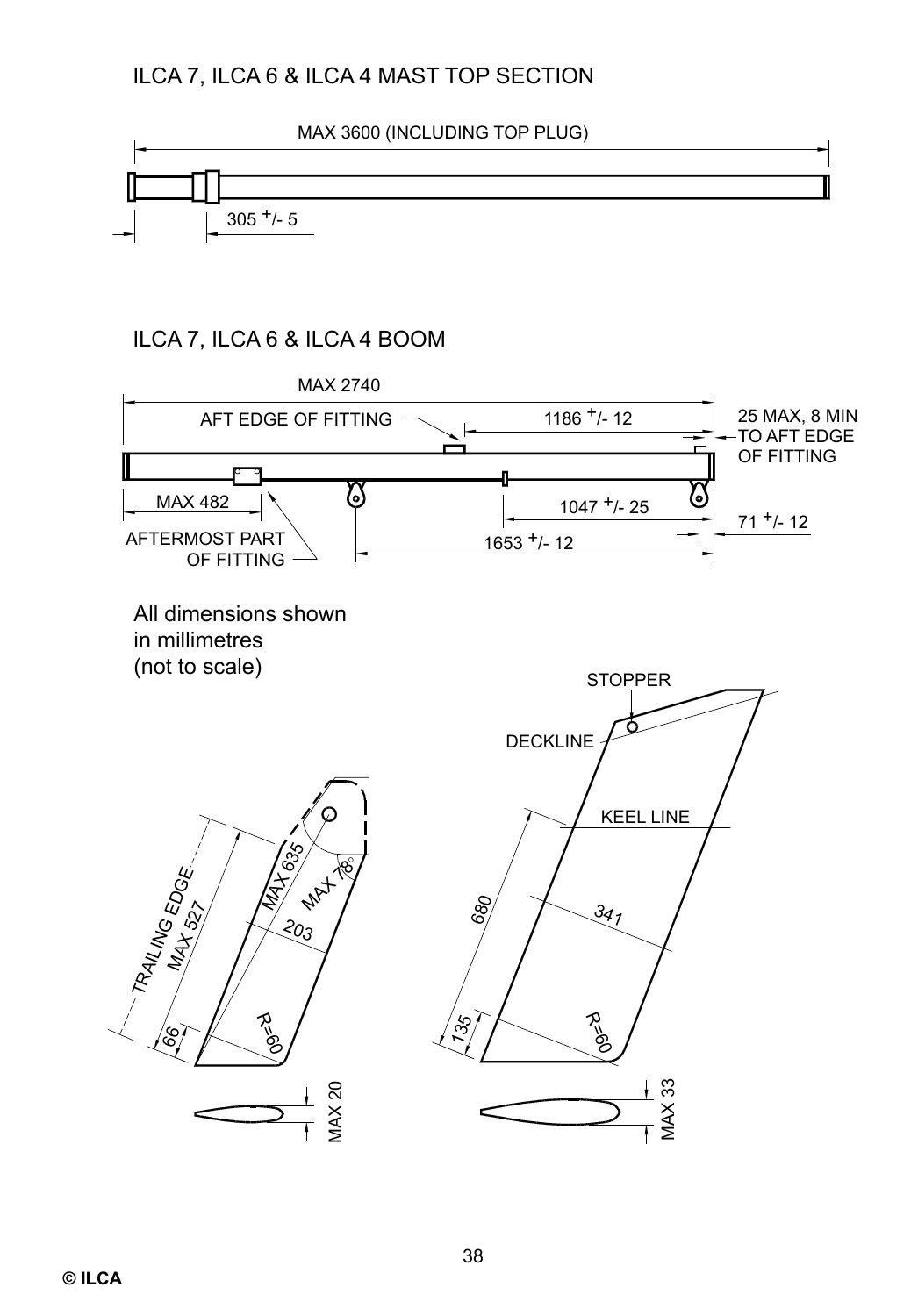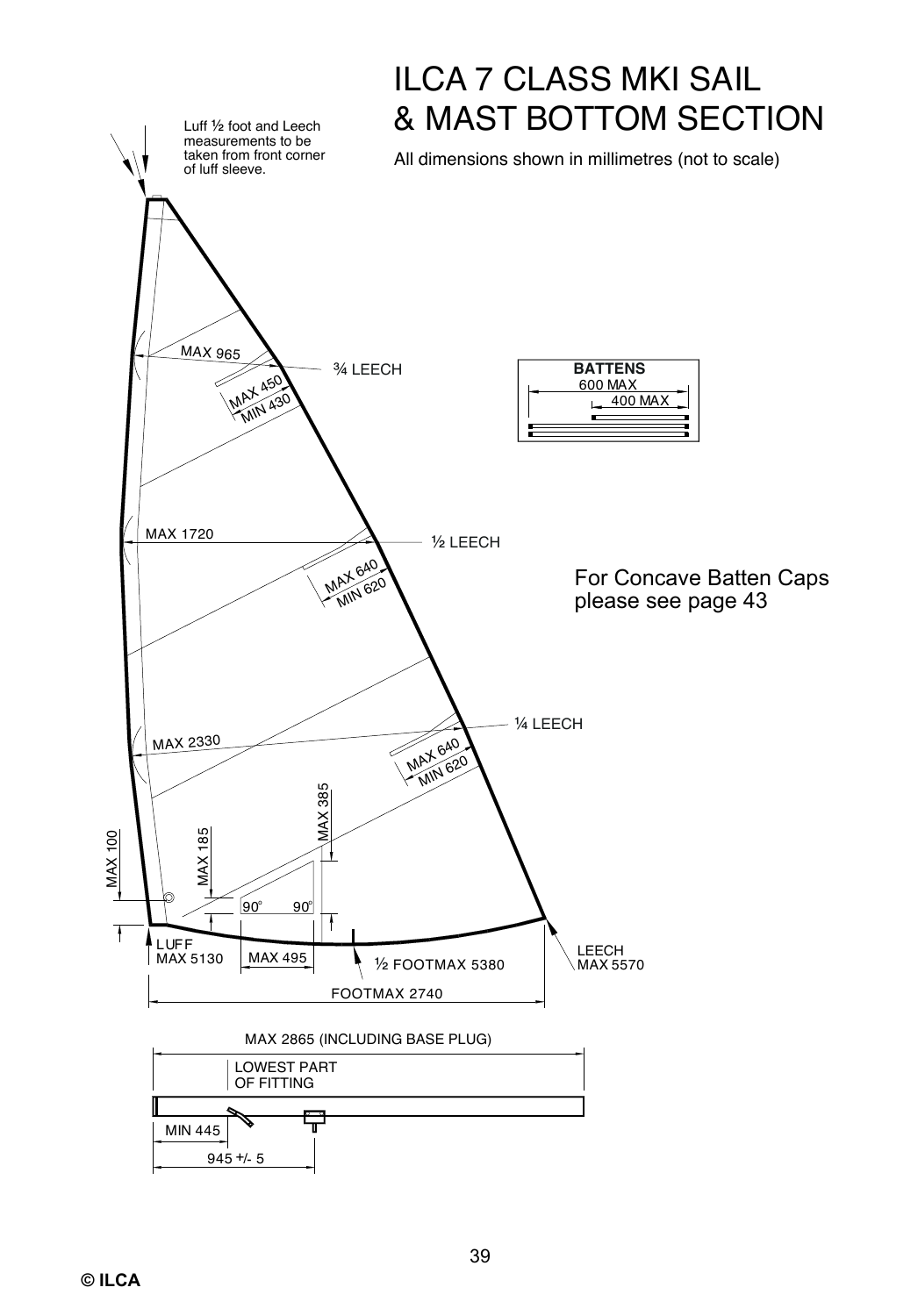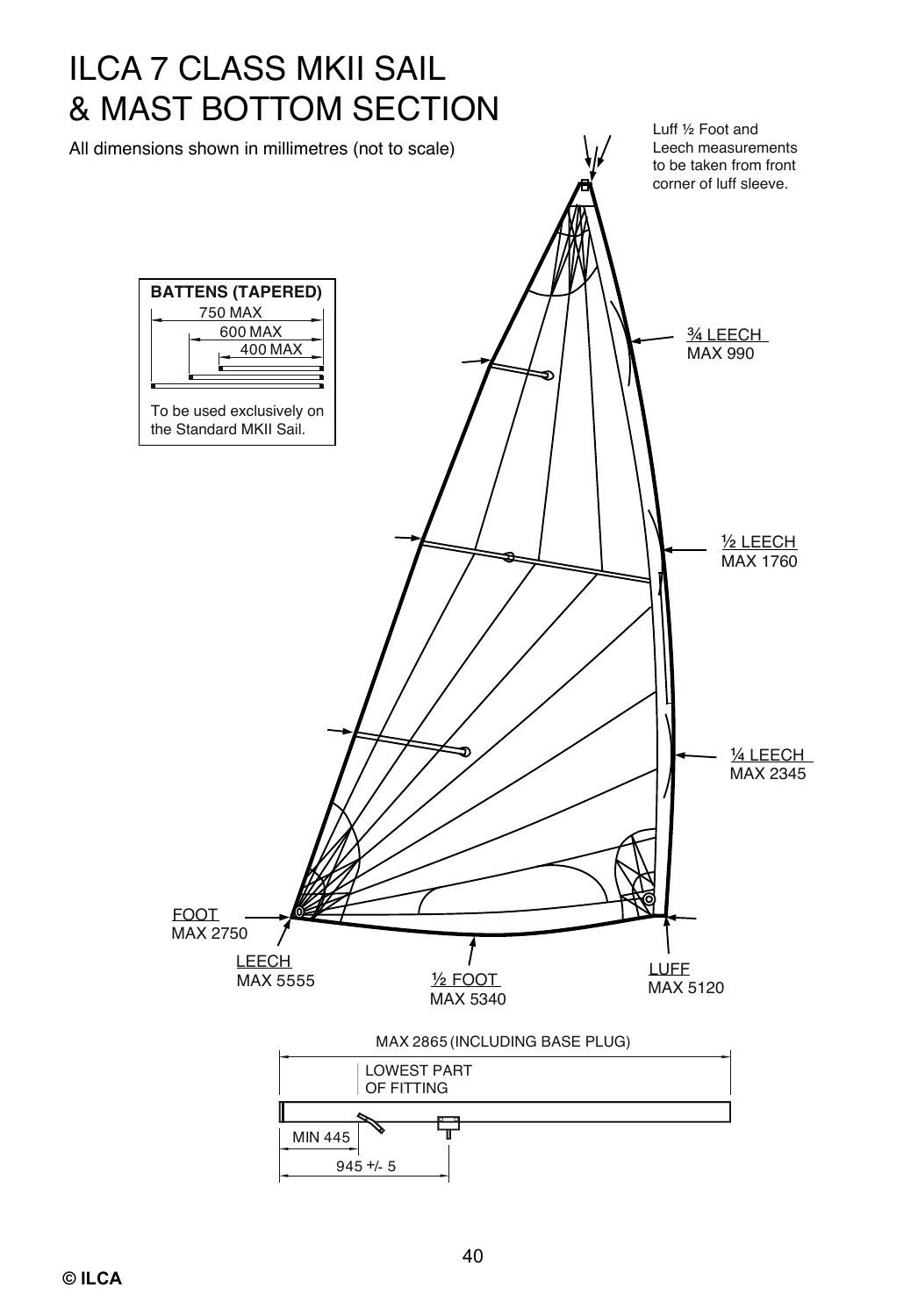![](_page_14_Figure_0.jpeg)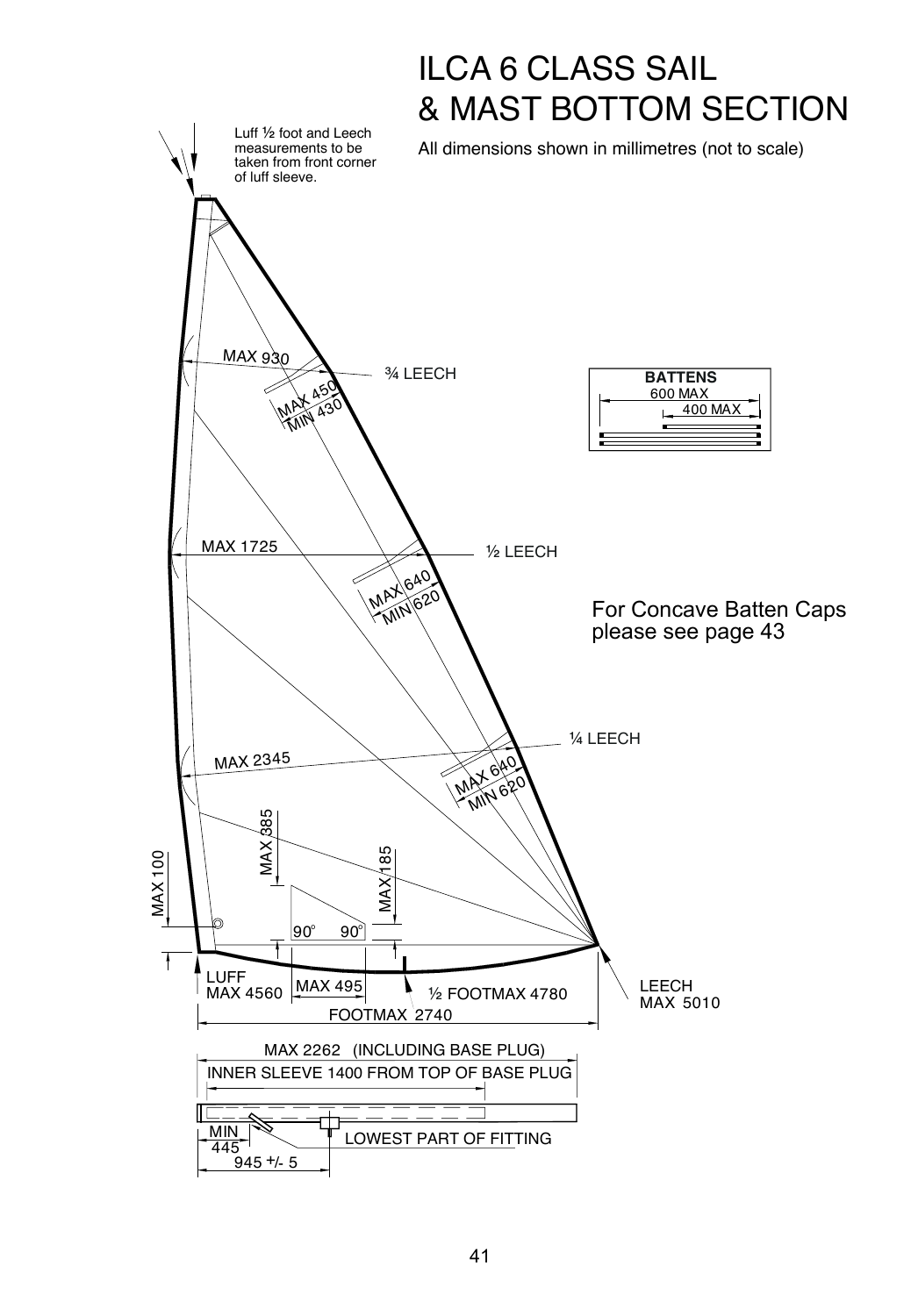![](_page_15_Figure_0.jpeg)